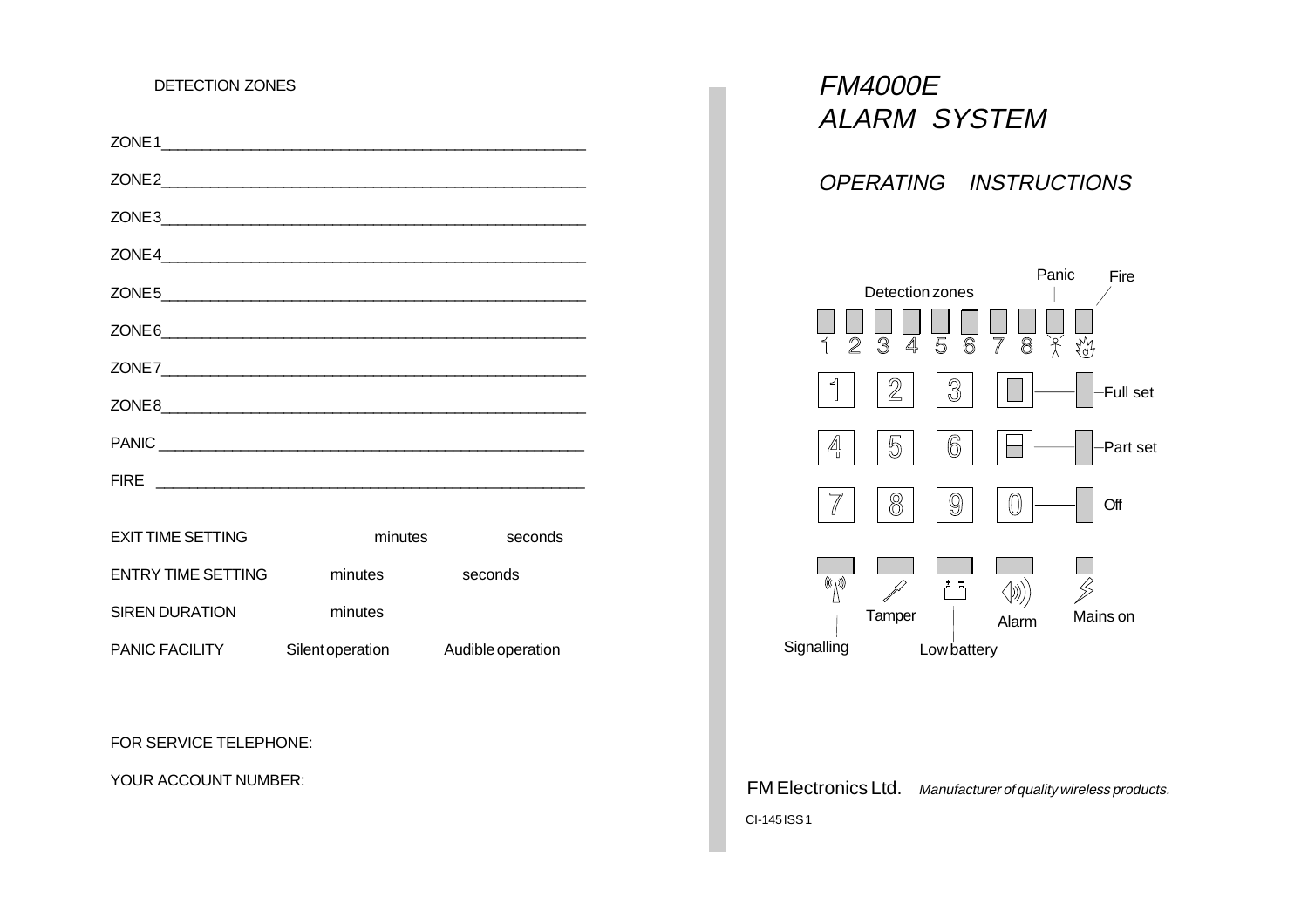#### **ARMING THE ALARM SYSTEM WHILST REMAINING ON THE PREMISES**

- 1. **Key in your 4 digit pin number.**
- 2. **Press Part set key**
- 3. The indicators illuminate to show which zones are being armed. To add or remove a zone, press the appropriate number key. A flashing indicator means that a door has been left open.
- 4. **Vacate the protected area via your designated exit route.**
- 5. **Wait for the exit timer bleep to stop.** The system is then armed. If the bleep does not stop, return to the panel to identify where the fault is.

If the detectors are not clear to set, i.e.. A door is still open, the affected zone indicator will flash and will prevent arming until either the door has been closed, or that zone is omitted.

When armed all zone and fault indicators will be extinguished.

### **DISARMING THE ALARM SYSTEM**

- 1. **Enter the protected area by the designated entry route.**
- 2. **Go straight to the panel.**
- 3. **Key in your 4 digit pin number.** If you do not disarm the system before the entry time has expired, the alarm will operate.

# **PROTECTION WHILST YOU ARE AT HOME**

If you have a portable panic button a full alarm will be initiated by pressing the Panic button for one second. Refer to the rear page to see if your panic button has been set for silent or audible operation.

The Part Set facility allows part of the system to be armed whilst you are at home. For example detectors downstairs can be armed whilst you are in bed. Or a part of the building can be armed whilst you are working in another part of the premises.

# **CHANGING YOUR PIN NUMBER.**

You can change your 4 digit PIN number at any time by the following sequence.

- 1. Enter your 4 digit pin number.
- 2. Press key 7. The full set indicator on the panel will flash.

3. Key in your new 4 digit pin number twice. The flashing indicators will now stop.

If you make a mistake when keying in a number, press the Full Set key to exit and start again. The number will not change until you have keyed in the same 4 digit PIN number twice.

If no key is pressed for 20 seconds the program mode is aborted and the panel will revert to the original pin number.

# **ALARM MEMORY**

Following an alarm the event leading to the alarm is stored in memory. At any time whilst unset, the alarm display can be recalled in order to verify what occurred.

Press the full set button - The detector or fault which initiated the last alarm will be displayed.

Pressing the Part Set button - Recalls the most recent event.

Pressing 0 returns the display to normal.

#### **CHIME OPTION**

If you require a detector to trigger a chime. i.e. To give an audible indication when someone enters via the front door, you may set the sensor on that door to operate a chime.

To set or remove chime:

- 1. **Key in your pin number**
- 2. **Press the 8 key.** The Full set indicator will flash.
- 3. **Press the number keys** to select which zones will chime. The zones with their indicators illuminated will chime. The zones not illuminated will not chime.
- 4. **Press the Full Set key** when you have set the desired chime zone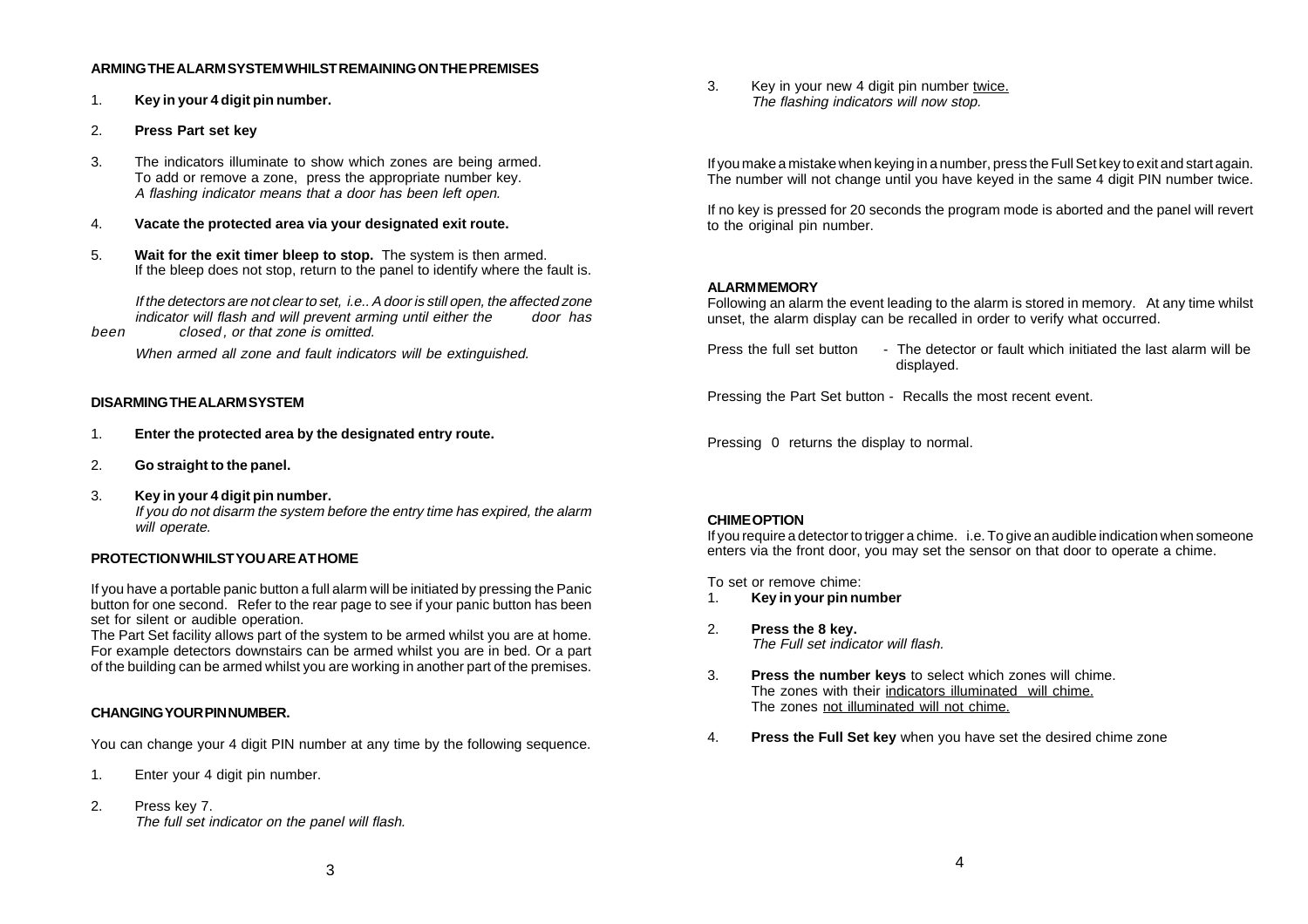#### **KEYPAD TAMPER**

If incorrect attempts are made to enter the pin number, a tamper alarm will operate,

(Internal audible in daytime. Full alarm when armed).

#### **TESTING YOUR ALARM SYSTEM**

If your system incorporates an automatic telephone dialler going through to a neighbour let your neighbour know you are carrying out a test . If you have Police response via a Central Station connection, triggering the alarm will not be acceptable to the Police.

Facility exists for you to test the detectors without causing a full alarm.

To select walk test:

- 1. **Key in your pin number**
- 2. **Press the 9 key.**

#### 3. **Walk around the building triggering each detector.**

Each time a detector is triggered a chime tone will be generated. On return to the panel, the zone indicators will be illuminated, indicating which zones have been triggered.

Pressing the Off "0" key will clear the indicators.

PIR movement detectors have a 2 minute battery save timer. This means that once it has sensed movement and transmitted its alarm signal, the detector must see no movement for 2 minutes before it becomes active again.

Before testing PIR detectors ensure that no one has walked past them for 3 minutes.

A detector with a low battery will operate the internal audible alarm when triggered.

To return the zone indicators to normal operation:

1. **Key in your pin number**

#### 2. **Press the 6 key.**

In normal operation the zone lights indicate when a door is open and go out again when the door is closed.

The panel will return to normal display next time you arm the system in any case.

# **TESTING YOUR OUTSIDE BELLS / SIREN**

Facility exists for you to test the outside bells.

To operate the bells for 10 seconds:

- 1. **Key in your PIN number**
- 2. **Press the 4 key**
- 3. **The outside siren will sound for approximately 10 seconds.**

| Low battery<br>Call            | Illuminated - Control panel battery fault. (Call your alarm company)<br>Flashing with a zone indicator - A detector battery needs replacing.<br>your alarm company.                                                                                                                                                                                                     |  |
|--------------------------------|-------------------------------------------------------------------------------------------------------------------------------------------------------------------------------------------------------------------------------------------------------------------------------------------------------------------------------------------------------------------------|--|
| Tamper                         | Illuminated - The control panel or external siren has been tampered<br>or incorrect pin numbers have been entered<br>Flashing with a zone indicator - A detector has been tampered with.<br>(Call your alarm company)                                                                                                                                                   |  |
|                                | Signalling Illuminated- A radio signal of a similar frequency is present for more<br>than 45 seconds. If it continues call your alarm company.<br>Flashing with a zone indicator- A detector has failed to report.<br>(Call your alarm company)<br>Flashing on its own - The telephone line is not operational.<br>(If the line remains faulty call your alarm company) |  |
| Zones 1 to 8<br>9<br>triggered | If an alarm has occurred they<br>indicate which detector first<br>the alarm.                                                                                                                                                                                                                                                                                            |  |
| Panic                          | Indicates that a panic alarm has been operated.                                                                                                                                                                                                                                                                                                                         |  |
| Fire                           | Indicates that a fire sensor has operated.                                                                                                                                                                                                                                                                                                                              |  |

# **ARMING THE ALARM SYSTEM WHEN LEAVING THE PREMISES**

- 1. **Key in your 4 digit pin number. (Factory default is 1 2 3 4)**
- 2. **Press Full set key**
- 3. The indicators illuminate to show which zones are being armed. To add or remove a zone, press the appropriate number key. A flashing indicator means that a door has been left open.
- 4. **Vacate the protected area via your designated exit route.**
- 5. **Wait for the exit timer bleep to stop.** The system is then armed. If the bleep does not stop, return to the panel to identify where the fault is.

If the detectors are not clear to set, i.e.. A door is still open. The affected zone indicator will flash and will prevent arming until either the closed or that zone is omitted.

When armed all zone and fault indicators will be extinguished.